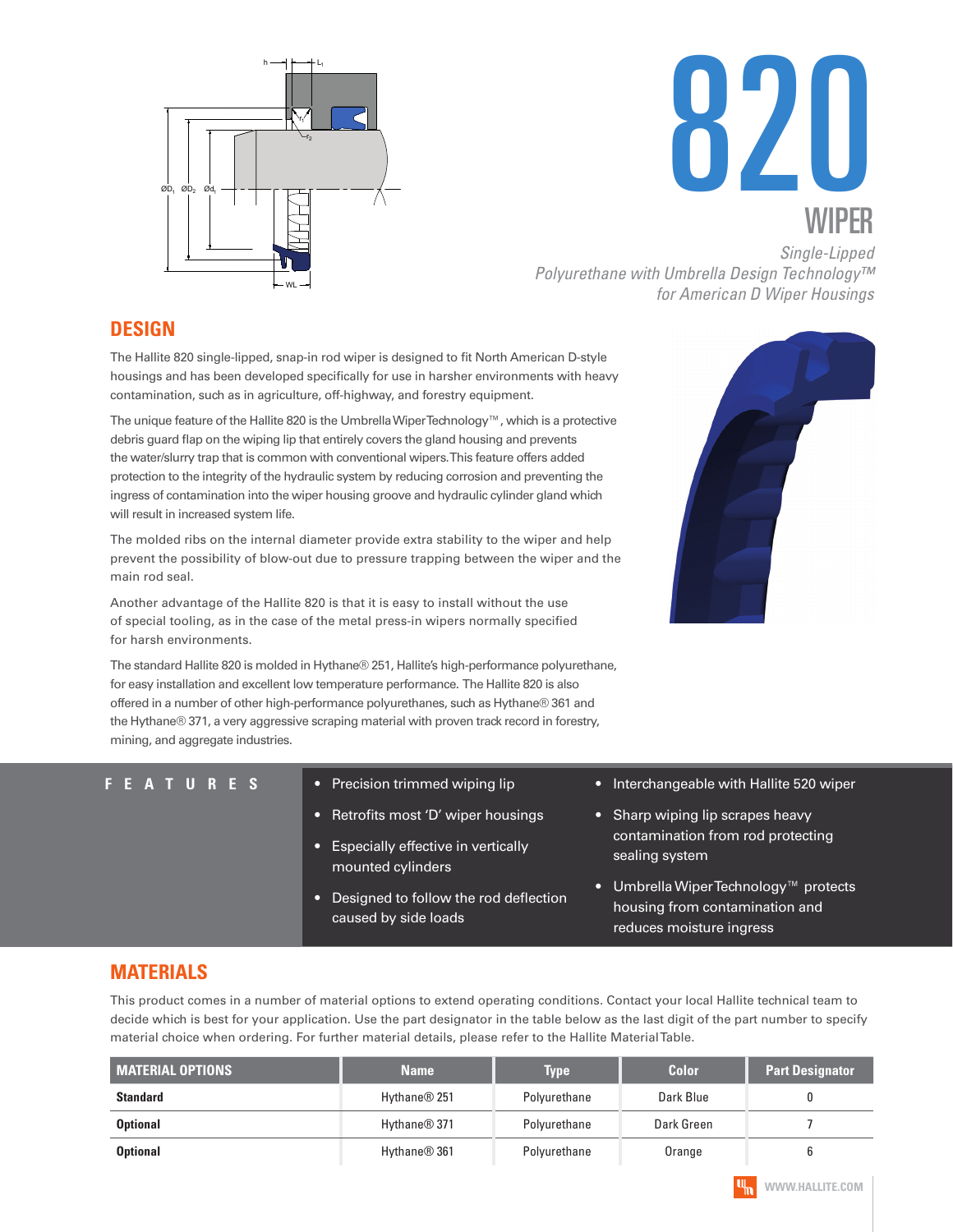## **TECHNICAL DETAILS**

| OPERATING CONDITIONS     | <b>METRIC</b>                    | <b>INCH</b>                       |  |
|--------------------------|----------------------------------|-----------------------------------|--|
| <b>Maximum Speed</b>     | $4.0$ m/sec                      | $12.0$ ft/sec                     |  |
| <b>Temperature Range</b> | $-45^{\circ}$ C $+110^{\circ}$ C | $-50^{\circ}$ F +230 $^{\circ}$ F |  |

**NOTE**

Data given are maximum values and can apply depending on specific application. Maximum ratings of temperature, pressure, or operating speeds are dependent on fluid medium, surface, gap value, and other variables such as dynamic or static service. Maximum values are not intended for use together at the same time, e.g. max temperature and max pressure. Please contact your Hallite technical representative for application support.

| <b>SURFACE ROUGHNESS</b>                                  | umRa               | <b>umRz</b>       | <b>umRt</b>       | uinRa            | <b>uinRz</b>     | uinRt     |
|-----------------------------------------------------------|--------------------|-------------------|-------------------|------------------|------------------|-----------|
| <b>Dynamic Sealing Face Ød</b> ,                          | $0.1 - 0.4$        | $1.6 \text{ max}$ | 4 max             | $4 - 16$         | $63 \text{ max}$ | $157$ max |
| Static Sealing Face ØD <sub>1</sub> , ØD <sub>2</sub> , h | 1.6 max            | $6.3$ max         | 10 <sub>max</sub> | $63 \text{ max}$ | $250$ max        | 394 max   |
| <b>Static Housing Faces L</b>                             | 3.2 <sub>max</sub> | 10 <sub>max</sub> | $16 \text{ max}$  | $125$ max        | 394 max          | $630$ max |

| <b>RADII</b>                     |       |
|----------------------------------|-------|
| Max Fillet Rad r <sub>1</sub> in | 0.016 |
| Max Fillet Rad r, in             | 0.016 |

**NOTE**

**NOTE**

Assembly chamfers are governed by the associated rod seal.

| <b>TOLERANCES</b> | 70 | 9D.    | <b>GD.</b> |              |              |
|-------------------|----|--------|------------|--------------|--------------|
| in                | f9 | ±0.003 | ±0.005     | $+0.004 - 0$ | $+0.004 - 0$ |

Customer should verify the h and the ØD**₂** dimensions before purchasing.